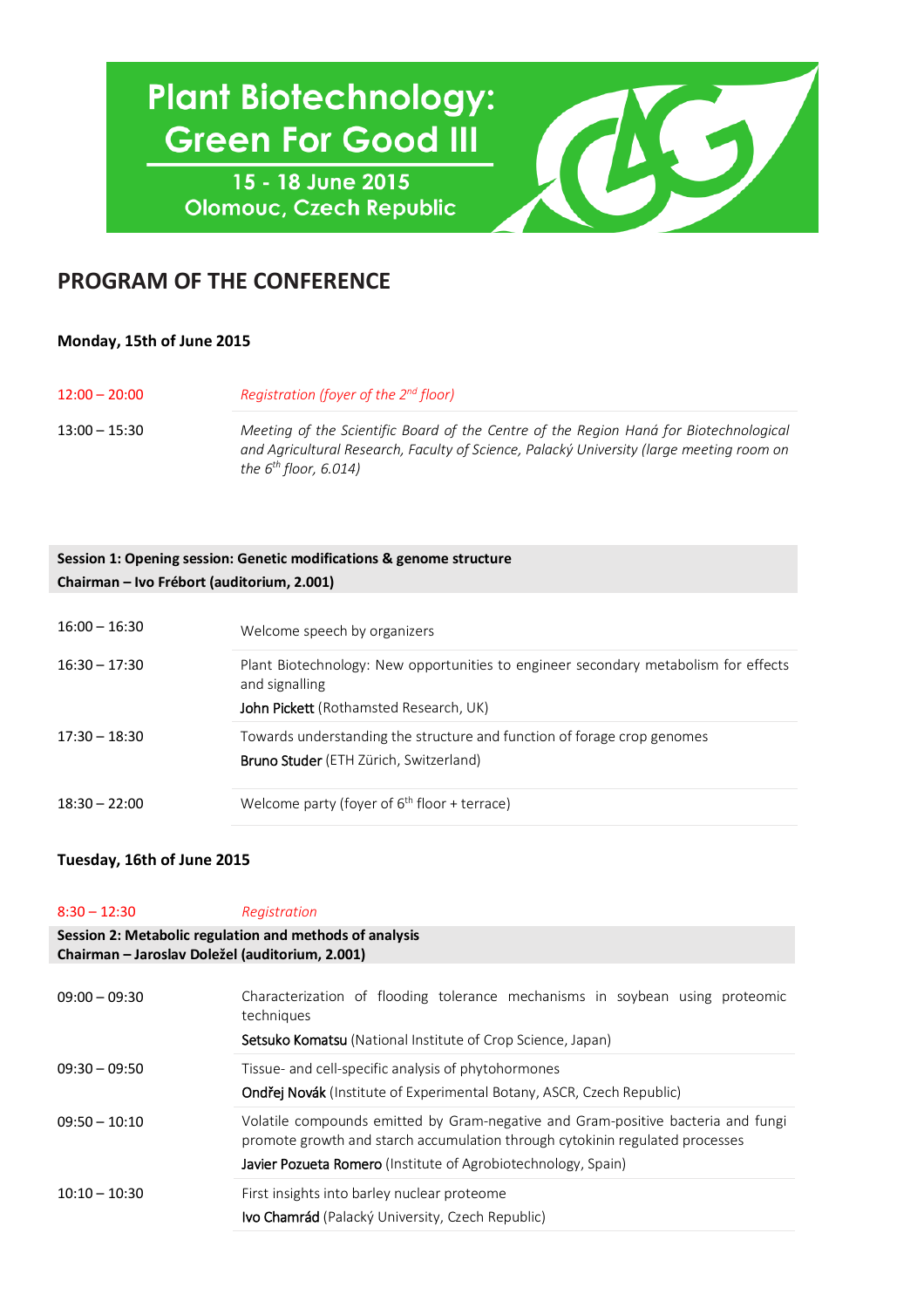**Session 3: Plant- pathogen interactions & genetic modifications Chairman – Petr Tarkowski (auditorium, 2.001)**

| $11:00 - 11:30$ | Rhodococcus fascians, a plant growth promoting bacterium gone astray<br><b>Danny Vereecke</b> (Ghent University, Belgium)       |
|-----------------|---------------------------------------------------------------------------------------------------------------------------------|
| $11:30 - 11:50$ | Do fungi produce phytohormones as an evolutionary relict or to conquer the plant<br>tissue?                                     |
|                 | Petr Galuszka (Palacký University, Czech Republic)                                                                              |
| $11:50 - 12:10$ | Visually labelled and selectable marker-free plants towards public acceptance of<br>GMO's                                       |
|                 | Helga Zelenyánszki (Eötvös Loránd University, Budapest, Hungary)                                                                |
| $12:10 - 12:30$ | Identification of <i>Botrytis fabae</i> conidial surface proteins<br><b>Dmitry Loginov</b> (Palacký University, Czech Republic) |
|                 |                                                                                                                                 |
| $12:30 - 14:00$ | Lunch (foyer of $2^{nd}$ floor)                                                                                                 |
| $14:00 - 16:00$ | Poster session and coffee break (foyer of $2^{nd}$ + $3^{rd}$ floor)                                                            |

#### **Session 4: Stress response and cell signaling Chairman – Pavel Pospíšil (auditorium, 2.001)**

| $16:00 - 16:30$ | Disclosing the roles of secondary metabolites in the antioxidant defense network of<br>plants facing severe excess light stress<br>Massimiliano Tattini (Institute for Plant Protection, Italy)                              |
|-----------------|------------------------------------------------------------------------------------------------------------------------------------------------------------------------------------------------------------------------------|
| $16:30 - 16:50$ | Exploring structures of protein complexes using single particle electron microscopy<br><b>Roman Kouřil</b> (Palacký University, Czech Republic)                                                                              |
| $16:50 - 17:10$ | mitogen-activated protein kinase kinase SIMKK overexpression in<br>Medicago<br>Arabidopsis: Salt stress-induced subcellular relocation and enhanced salt sensitivity<br>Miroslav Ovečka (Palacký University, Czech Republic) |
| $17:10 - 17:30$ | Several active and inactive signals among jasmonates in plant stress responses<br><b>Claus Wasternack</b> (Leibniz Institute of Plant Biochemistry, Germany)                                                                 |

#### **Wednesday, 17th of June 2015**

| Session 5: Cereal biotechnology & genome structure<br>Chairman – Ondřej Plíhal (auditorium, 2.001) |                                                                                                                                                                                           |
|----------------------------------------------------------------------------------------------------|-------------------------------------------------------------------------------------------------------------------------------------------------------------------------------------------|
| $09:00 - 09:30$                                                                                    | Novel dwarfing alleles In wheat: building on the green revolution<br><b>Peter Hedden</b> (Rothamsted Research, UK)                                                                        |
| $09:30 - 09:50$                                                                                    | Genomics for improvement of cereal crops: New tools and new opportunities<br>Jaroslav Doležel (Institute of Experimental Botany, ASCR, Czech Republic)                                    |
| $09:50 - 10:10$                                                                                    | Genetic pool of the wild relatives of wheat: Is there a dark side?<br><b>Szabolcs Makai</b> (Centre of Agricultural Research, HAS, Hungary)                                               |
| $10:10 - 10:30$                                                                                    | Characterization of new alleles influencing flowering time introgressed to bread wheat<br>from T. millitinge<br>Zuzana Ivaničová (Institute of Experimental Botany, ASCR, Czech Republic) |
| $10:30 - 11:00$                                                                                    | Coffee Break (foyer of $2^{nd}$ floor)                                                                                                                                                    |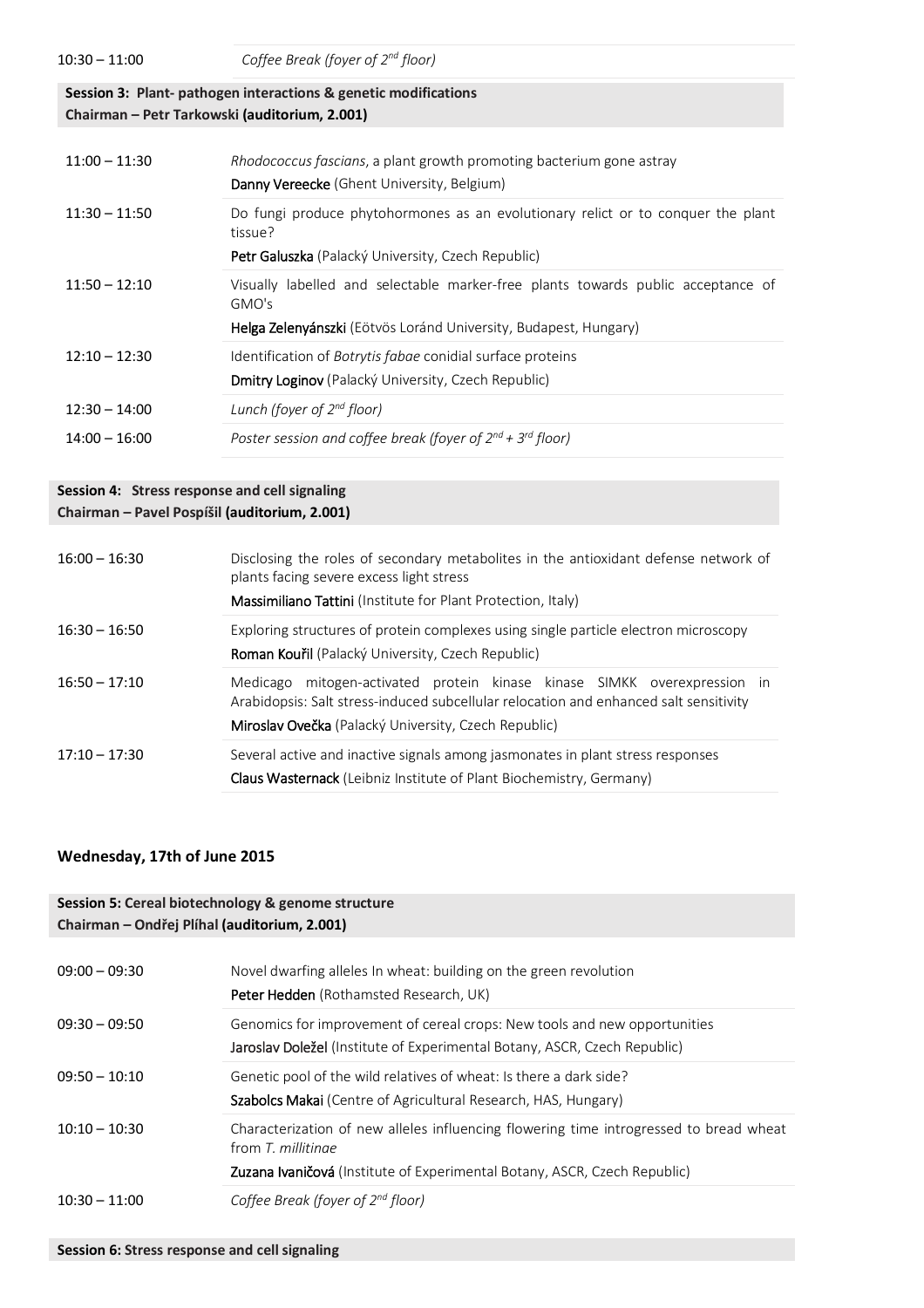| $11:00 - 11:30$ | An exciting new biostimulant and insect repellent phenolic molecule from the brown<br>seaweed Ecklonia maxima<br>Johannes van Staden (University of KwaZulu-Natal, South Africa)         |
|-----------------|------------------------------------------------------------------------------------------------------------------------------------------------------------------------------------------|
| $11:30 - 11:50$ | Proteomic and biochemical analyses show that Arabidopsis ANP2 and ANP3 are involved<br>in plant tolerance to oxidative stress<br><b>Tomáš Takáč</b> (Palacký University, Czech Republic) |
| $12:00 - 13:30$ | Lunch (foyer of $2^{nd}$ floor)                                                                                                                                                          |
| $13:30 - 14:30$ | EFB, CRH, presentations (auditorium, 2.001)                                                                                                                                              |
| $14:30 - 16:30$ | Poster session and coffee break (foyer of $2^{nd}$ + $3^{rd}$ floor)                                                                                                                     |
| 16:30           | Departure to Fort Křelov                                                                                                                                                                 |
| $17:00 - 22:00$ | Visiting the fort (guided tour, entertaining program, informal meetings, social dinner);<br>EFB meeting (launching Plant Biotechnology section)                                          |

#### **Thursday, 18th of June 2015**

**Session 7: Metabolic regulation and methods of analysis**

| Chairman - Karel Doležal (auditorium, 2.001) |                                                                                                                                                                                          |
|----------------------------------------------|------------------------------------------------------------------------------------------------------------------------------------------------------------------------------------------|
| $09:00 - 09:30$                              | Playing with cytokinins to improve the agronomical traits of barley ( <i>Hordeum vulgare</i><br>$\lfloor . \rfloor$<br>Veronique Bergougnoux-Fojtík (Palacký University, Czech Republic) |
| $09:30 - 09:50$                              | Electrical and jasmonate signaling regulate digestive enzyme<br>activity<br>and<br>photosynthesis in the carnivorous plants<br>Andrej Pavlovič (Palacký University, Czech Republic)      |
| $09:50 - 10:10$                              | Use of image-based automated phenotyping in development of plant growth<br>regulators and stress-response studies<br>Lukáš Spíchal (Palacký University, Czech Republic)                  |
| $10:10 - 10:30$                              | Metabolic pathways indispensable for de novo organogenesis in Arabidopsis<br>Yoshihisa Ikeda (Palacký University, Czech Republic)                                                        |
| $10:30 - 11:00$                              | Coffee Break (foyer of $2^{nd}$ floor)                                                                                                                                                   |
|                                              |                                                                                                                                                                                          |

#### **Session 8: Stress response and cell signaling Chairman – Petr Ilík (auditorium, 2.001)**

| $11:00 - 11:30$ | Function of lipid antioxidants during oxidative stress in plants<br>Jerzy Kruk (Jagiellonian University, Poland)                                                                |
|-----------------|---------------------------------------------------------------------------------------------------------------------------------------------------------------------------------|
| $11:30 - 11:50$ | Plant cytoskeleton as target for agrobiotechnological applications<br>Georgios Komis (Palacký University, Czech Republic)                                                       |
| $11:50 - 12:10$ | Singlet oxygen formation in plants under abiotic stress<br>Pavel Pospíšil (Palacký University, Czech Republic)                                                                  |
| $12:10 - 12:40$ | Chlorophyll fluorescence excitation efficiency -<br>Diagnostic value and<br>consequences for photosynthesis<br><b>Wolfgang Bilger</b> (Christian-Albrechts-University, Germany) |
| $12:40 - 14:00$ | Lunch (foyer of $2^{nd}$ floor)                                                                                                                                                 |
| $14:00 - 16:00$ | Poster session and coffee break (foyer of $2^{nd}$ + $3^{rd}$ floor)                                                                                                            |